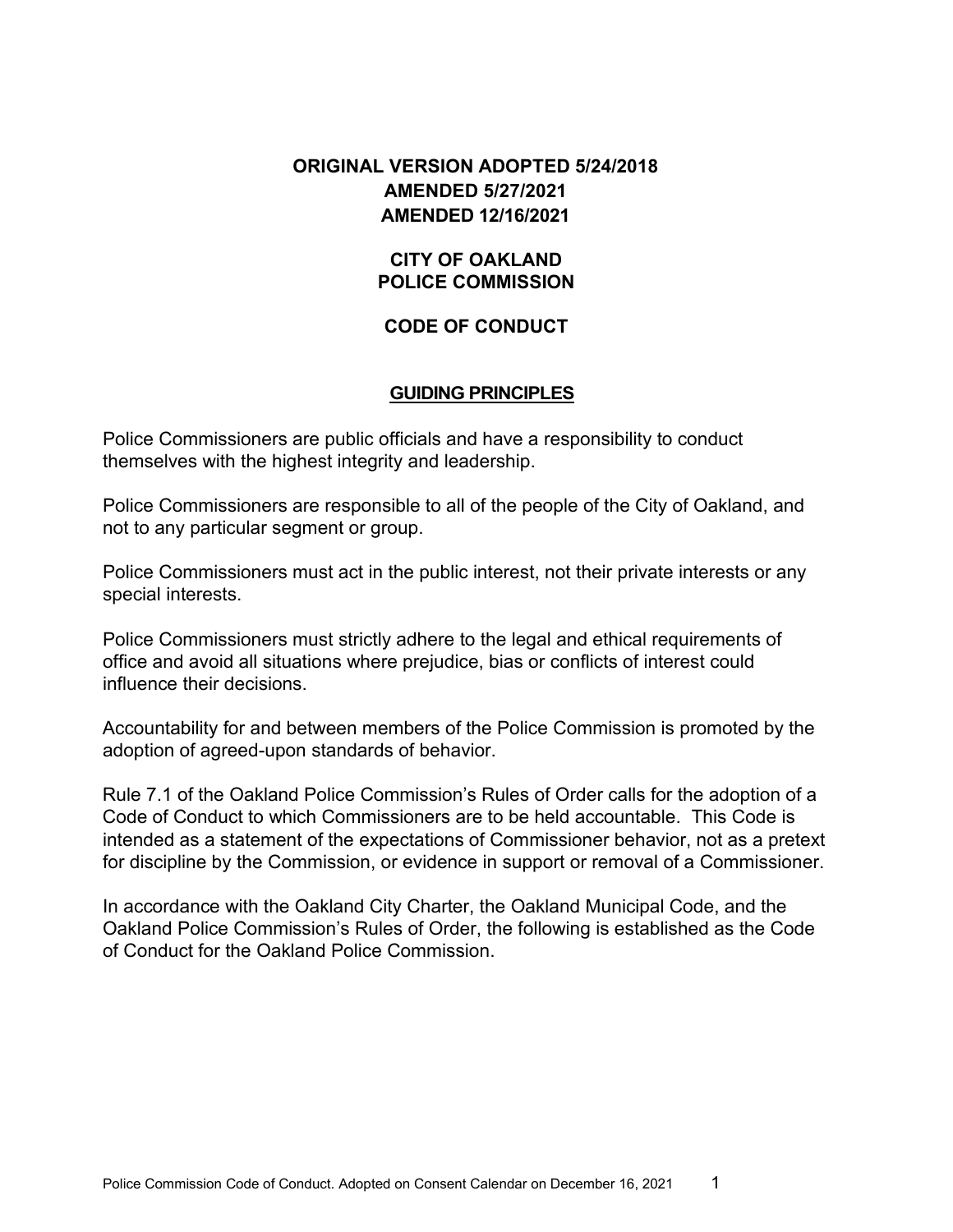# **CODE OF CONDUCT**

**A. Responsibilities of All Commissioners.** Serving on the Commission is an honor. All Commissioners shall conduct themselves in a manner that demonstrates civility, courtesy, honesty, integrity, decorum, and respect in all discussions, debates, and interactions with the public, fellow Commissioners, and City of Oakland representatives and staff. Commissioners shall observe the letter and the spirit of all state and federal laws, the Charter of the City of Oakland, the Oakland Municipal Code, Commission Rules of Order, and this Code of Conduct. To promote these ideals and to ensure the credibility of the Commission, all Commissioners shall:

- 1. Prepare in advance for, attend, and fully participate in all Commission meetings, unless excused by the Chair;
- 2. Actively engage in assigned Commission committees and meet applicable deadlines;
- 3. Be respectful of time constraints during public meetings by raising only appropriate points that advance the decision-making process;
- 4. Foster a collaborative working relationship with other Commissioners and engage in discussions with them in a manner that shows respect and appreciation for their varied backgrounds, skills and interests, so that Commission business can be discussed openly and comfortably;
- 5. Respect differing opinions, and refrain from belligerent comments or personal attacks, shouting, or any other actions that could be construed as threatening or intimidating;
- 6. Take the time to comprehend, and then actively and diligently support and implement final action taken by the Commission as a whole, even when the Commissioner did not vote with the majority on such action;
- 7. Maintain the confidentiality of all confidential information disclosed to Commissioners, unless expressly authorized by the Chair, the Commission's legal advisor, or court order to disclose such information;
- 8. When appearing before or corresponding with another governmental agency, a non-governmental organization, or the public, clearly articulate whether they are acting or speaking on behalf of the Commission, on behalf of a Commission Committee, or in their personal or individual capacity;
- 9. When speaking as a representative of the Commission, state the Commission's official position on the issue, as reflected by a Commission vote. If a Commissioner who did not vote with the majority on the issue wishes to speak to the reasons for the Commissioner's individual vote, the Commissioner should do so in a way that respectfully recognizes the vote of the majority;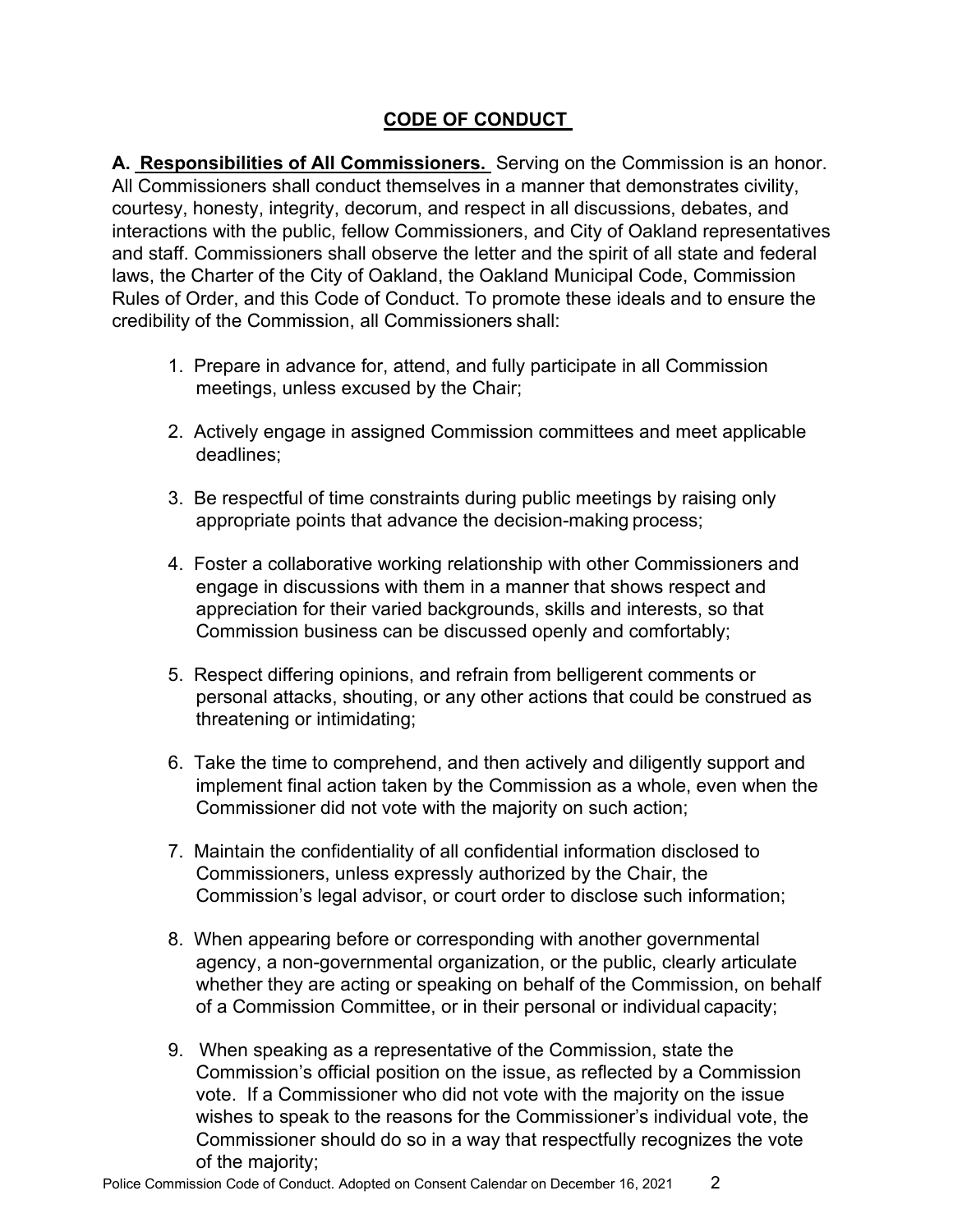- 10. Avoid any explicit or implicit promises on behalf of the Commission as to a certain outcome related to any Commission action. Commissioners may appropriately give a brief factual overview of Commission policy, but should refer questions to the Chair, Vice Chair, or Commission staff to provide further information.
- 11. Treat all staff as professionals and engage in clear, honest communication that respects the abilities, experience and dignity ofeach individual; and
- 12. Participate in the ongoing review and improvement of Commission procedures, such as this Code of Conduct.

**B. Responsibilities of the Chair.** It is a privilege to serve as the Commission's leader. With that privilege comes the responsibility to treat other Commissioners as equals, and in a manner that demonstrates appreciation and respect for their hard work and commitment. To promote these ideals, the Chair (or other Presiding Officer), in addition to complying with the responsibilities of all Commissioners as stated above shall:

- 1. Welcome input and suggestions from other Commissioners on how to improve the operations of the Commission;
- 2. Take the time to comprehend and then diligently comply with all of the Commission's rules of procedure and any other authorities governing the Commission's work;
- 3. Maintain order and decorum at meetings by applying the Commission's rules and other governing authorities in a consistent fashion to ensure the fair and equal treatment of all speakers;
- 4. Keep discussion and questions at the meetings focused on the specific agenda itemunder consideration, and ensure that discussion of related items advances deliberation of that agenda item; and
- 5. Seek advice from the Commission's Legal Counsel as necessary to ensure compliance with the Commission's rules and other statutes or authorities governing the Commission's work.